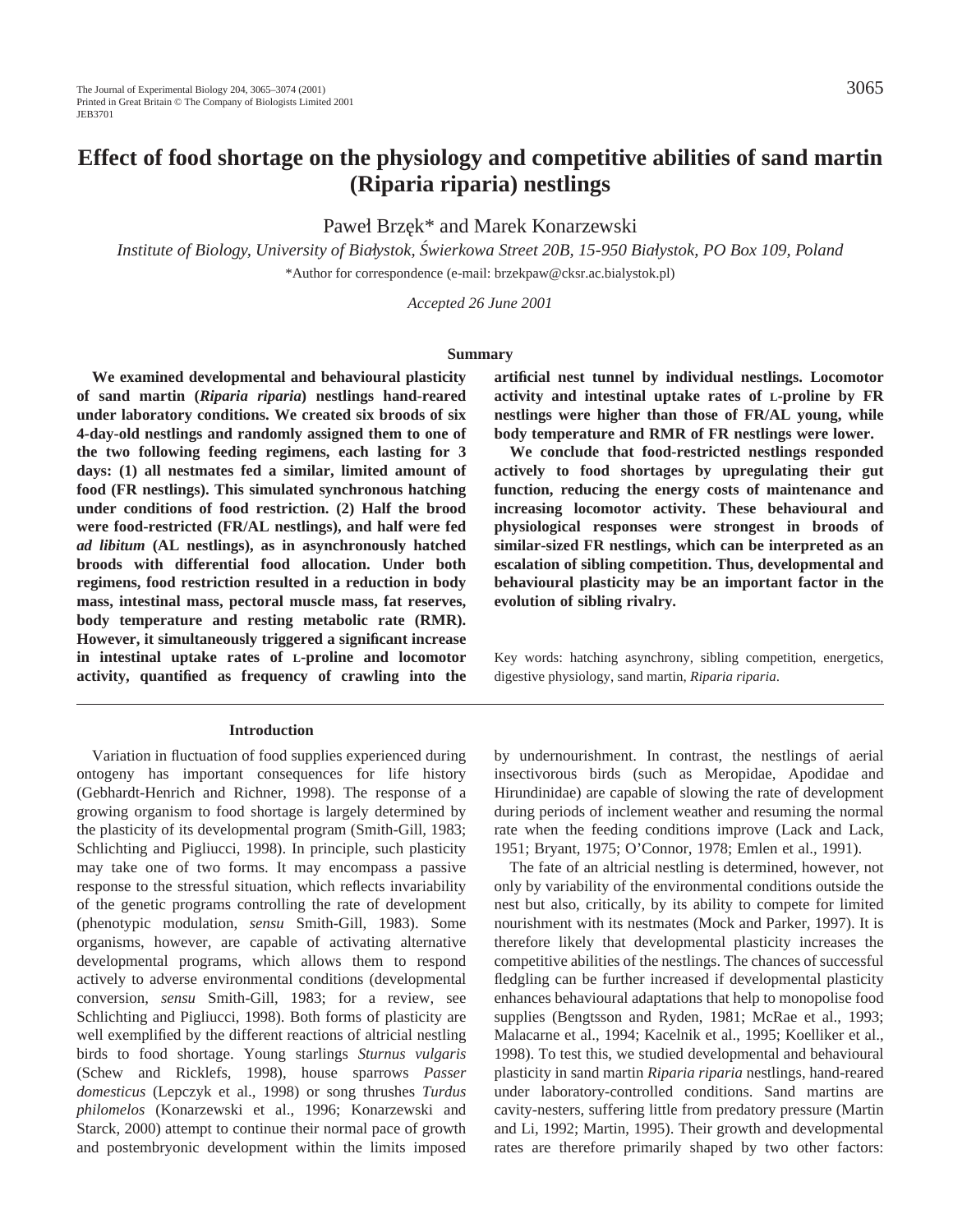environmental variability outside the nest and sibling competition. We focused on the association between behaviour, energy expenditure and digestive capacity of the gut, which should be particularly sensitive to feeding conditions mediated by within-brood competition.

Sand martin nestlings are unusually mobile for an altricial species. At the age of 5–6 days they are capable of actively leaving the nest cup and crawling up to 30 cm within the nest tunnel towards its entrance (M. Konarzewski, unpublished data). We therefore hypothesised that the young can use this unique locomotory ability to intercept incoming parents and monopolise feeding bouts. We expected that such behaviour should be triggered by an increased number of competing, hungry nestmates (Godfray, 1995). More importantly, we also hypothesised that physiological responses to food shortages should be amplified by sibling rivalry.

When faced with food shortage, hirundinid nestlings are capable of reducing their metabolic rate and eventually entering torpor (Prinzinger and Siedle, 1988). However, such an option can presumably be chosen only at the cost of some impairment of locomotor abilities. We therefore hypothesised that the nestling's optimal response would depend on the choices of other nestmates. A hungry individual could save energy by reducing activity levels, but then risks the loss of competitive abilities in confrontation with its nestmates that have chosen to stay active. Finally, we also expected that a particular decision would be reflected in the modulation of the activity of the digestive system. According to the 'digestive adaptation paradigm' (Karasov, 1990; Karasov, 1996; Starck, 1999), a hungry nestling can either increase the gut's digestive capacity, compensating for food shortage by its more efficient processing or, alternatively, it can downregulate the gut's activity to save energy.

## **Materials and methods**

#### *Animals and their maintenance*

Thirty-six, 4-day-old sand martin (*Riparia riparia* L., 1758) nestlings were collected in June 1999 from a breeding colony near Białystok, northeast Poland. To avoid the possible effects of relatedness and hatching order, we did not use last-hatched young, collected no more than two nestlings from each nest, and always assigned them to different experimental groups. The nestlings were collected with permission from the nature conservancy authorities (permit no. 4201/296/99).

Nestlings were taken to the laboratory and placed in artificial nest cavities made of transparent plastic. The cavity consisted of a cylindrical nest chamber (12 cm diameter, height 15 cm) with the bottom modelled to mimic the nest cup, and the attached nest tunnel (a 30 cm long tube, diameter 5 cm). The cavities were surrounded with cardboard, such that the tunnel entrance was the only place through which light could enter. The experiment was carried out in a climatic chamber at 33 °C, 90 % relative air humidity and 16 h:8 h L:D photoperiod. These conditions were found in a pilot experiment to ensure normal growth and development of nestlings.

## *Experimental procedures*

In the colony studied, typical broods consist of 4–5 asynchronously hatched nestlings. However, we created artificial broods of six nestlings, which allowed us to accommodate the broods within the limited space of our climatic chamber and reduce the workload of hand-feeding. We created six such broods and randomly assigned them to two, 3-day-long feeding regimens. Twelve nestlings (i.e. two whole broods, hereafter referred to as FR-nestlings) were fed every 45 min between 08:00 h and 20:00 h with a limited amount of food. This resulted in growth retardation, of the magnitude frequently observed in the wild for undernourished nestlings (P. Brzęk, personal observations). In the remaining four broods, birds were assigned into two subgroups. In each of these broods, three young were fed until they stopped begging every 45 min between 06:00 h and 22:00 h (hereafter referred to as fed *ad libitum,* AL nestlings), while their three nest-mates (hereafter referred to FR/AL nestlings) were fed according to the same feeding protocol as FR nestlings. Here, we attempted to simulate differences in food supply occurring in natural, asynchronously hatching broods facing food shortage. Under natural conditions, 1–2 nestlings hatch 1–2 days later than their nestmates and these individuals typically experience undernourishment when food is scarce (P. Brzek, personal observations).

Each day, we weighed the nestlings, to the nearest 0.1 g, to estimate daily body mass increments. Upon completion of the third day of experiments the metabolic rates of the young were measured. 18 (five FR, seven FR/AL and six AL nestlings) were subsequently killed; the remaining birds were returned to the breeding colony. During the course of the experiment, one of the FR nestlings was excluded from the trial because of abnormally low body temperature; this individual was returned to the natal nest.

### *Diet composition and food intake*

Nestlings were hand-fed alternately with equal amounts of crickets and a special formula designed for the nestlings of insectivorous birds: fresh, soft cheese, glucose, rice flour and maize flour, mixed in the mass proportions 300:30:15:12 (J. Desselberger, personal communication). This mixture was subsequently added to hard-boiled hens' eggs in the proportion 3:1 and enriched with the vitamin mixture Vitaral (Polfa, Poland). Fresh portions of food were prepared twice a day.

Daily food intake was measured individually for each nestling. Subsamples of food were dried at 60 °C to determine water content, and energy content was determined in a Berthelot-type calorimeter. Regrettably, because of the high locomotor activity of the nestlings, we were unable to measure their individual daily faecal output.

#### *Experimental measurements*

## *Oxygen consumption*

Oxygen consumption was measured with a positivepressure open-circuit respirometry system fitted with two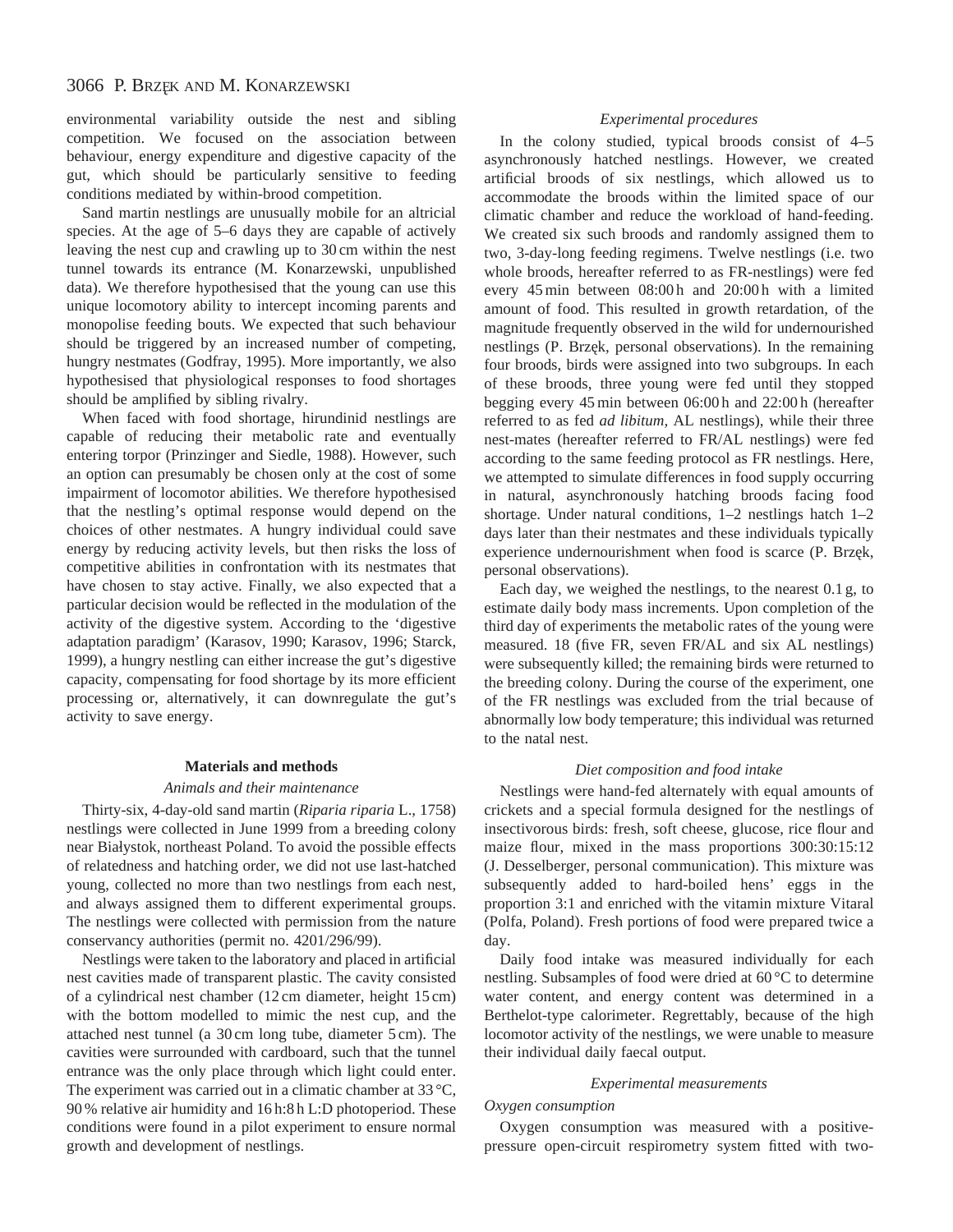mass flow controllers (Sable Systems TR-1 oxygen analyser, Henderson, UT, USA). Depending on the mass of the nestlings, the air flow rate was set to 100 or 200 ml min<sup>−</sup>1. The air temperature was maintained using a water bath at 33 °C. The air stream vented from the metabolic chamber (100 ml volume) was dried and scrubbed of  $CO<sub>2</sub>$  before measuring  $O<sub>2</sub>$ levels. For each individual nestling the trial lasted 1 h, and measurements were collected during the second 30 min of this period. We estimated the resting metabolic rate (RMR) by taking the lowest 4 min value recorded. Metabolic data were analysed using Sable Systems DATACAN V software (Sable Systems, 1991). We calculated oxygen consumption rates using equation 4 of Hill (Hill, 1972). For estimation of RMR, we took the lowest 4 min value that did not change by >0.01 % in O2 concentration.

#### *Body temperature*

To monitor the health of the nestlings, we measured cloacal temperature of each individual at the artificial nest three times a day to the nearest 0.1 °C using a 0.5 cm long thermocouple probe attached to a BAT-12 (Physitemp Instruments, USA) electronic thermometer. However, for the sake of brevity below, we report only the body temperatures for each nestling measured at the nest, after 2.5 days of experiments and at the end of the RMR trial.

#### *Morphometrics and determination of carcass fat content*

Immediately after measurement of RMR, the nestlings were killed by overdose with ether, and their intestines and pectoral muscles were dissected out, cleared of adherent fat and weighed to the nearest 0.001 g. Leg and pectoral muscles were also dissected and frozen for later analyses. The remaining carcasses were dried at 70 °C to a constant mass, and then homogenised with an electric mill. Fat was extracted from homogenates with petroleum ether in a Soxhlet extractor. The residues were then redried, and the fat content was calculated as the mass lost during extraction (Sawicka-Kapusta, 1975).

## *Intestinal digestive capacity*

We quantified the intestinal digestive activity as brushborder uptake of L-proline using the everted sleeve technique (Karasov and Diamond, 1983). We were not able to evert very tiny and fragile sleeves from the distal intestinal region. We therefore used sleeves from the proximal and middle regions only. However, some were torn during eversion. For this reason, the final sample size for the proximal region of the intestines of AL nestlings and the middle region of FR/AL young was five.

Briefly, small intestines were washed out with cold avian Ringer's solution and cut into sections 1 cm long. The sleeves were everted, mounted on metal rods and pre-incubated for 5 min in oxygenated avian Ringer's solution at 37 °C. They were subsequently incubated for 2 min at 37 °C in Ringer's solution containing  $50 \text{ mmol } l^{-1}$  L-proline plus the same <sup>3</sup>H-labelled nutrient as the radioactive tracer, and [14C]polyethyleneglycol as an adherent fluid marker. Sleeves were then removed from the rods, put into vials, weighed, solubilised with Soluene-350 (Packard Bioscience Company) mixed with scintillation cocktail (Hionic-Fluor, Packard Bioscience Company), and counted for both radiolabels. Uptake rate was expressed as nmol L-proline min<sup>-1</sup>mg<sup>-1</sup> intestinal tissue.

### *Behavioural observations*

The locomotor activity of the nestlings was monitored during the second and third day of the experiment, and quantified for each brood and feeding regime as the ratio of the number of feeding bouts when the young were found in the nest tunnel to the total number of bouts. Young found in the nest tunnel were always returned to the artificial nest cup upon completion of the feeding bout.

#### *Statistical analyses*

Within-individual values of all measured traits were highly autocorrelated between subsequent days of life (e.g. in the case of locomotor activity *r*=0.77, *P<*0.001) and, therefore, they were analysed for the whole 3-day period (except for behavioural observations, which were analysed for 2-day periods).

Many physiological and morphological variables (e.g. metabolic rate, size of internal organs) need to be corrected for body mass prior to comparisons. This is usually performed by means of analysis of covariance (ANCOVA), with body mass as a covariate. However, the almost twofold differences between body mass (*BM*) of nestlings fed *ad libitum* and foodrestricted might potentially bias statistical comparisons, because the calculation of *BM*-adjusted means in ANCOVA would require extrapolation of within-treatment relationships between *BM* and the variable of interest outside their range of *BM* variation (e.g. Fig. 1). This could confound the analysis (Cochran, 1957), since the grand mean of *BM* lies beyond the range of its within-treatment variation.



Fig. 1. Intestinal mass *versus* body mass in the three experimental groups of nestlings. The solid line is the regression line for the pooled data set. The broken lines depict within-group regressions, as indicated in the key. FR, FR/AL, food-restricted groups; AL, group fed *ad libitum*.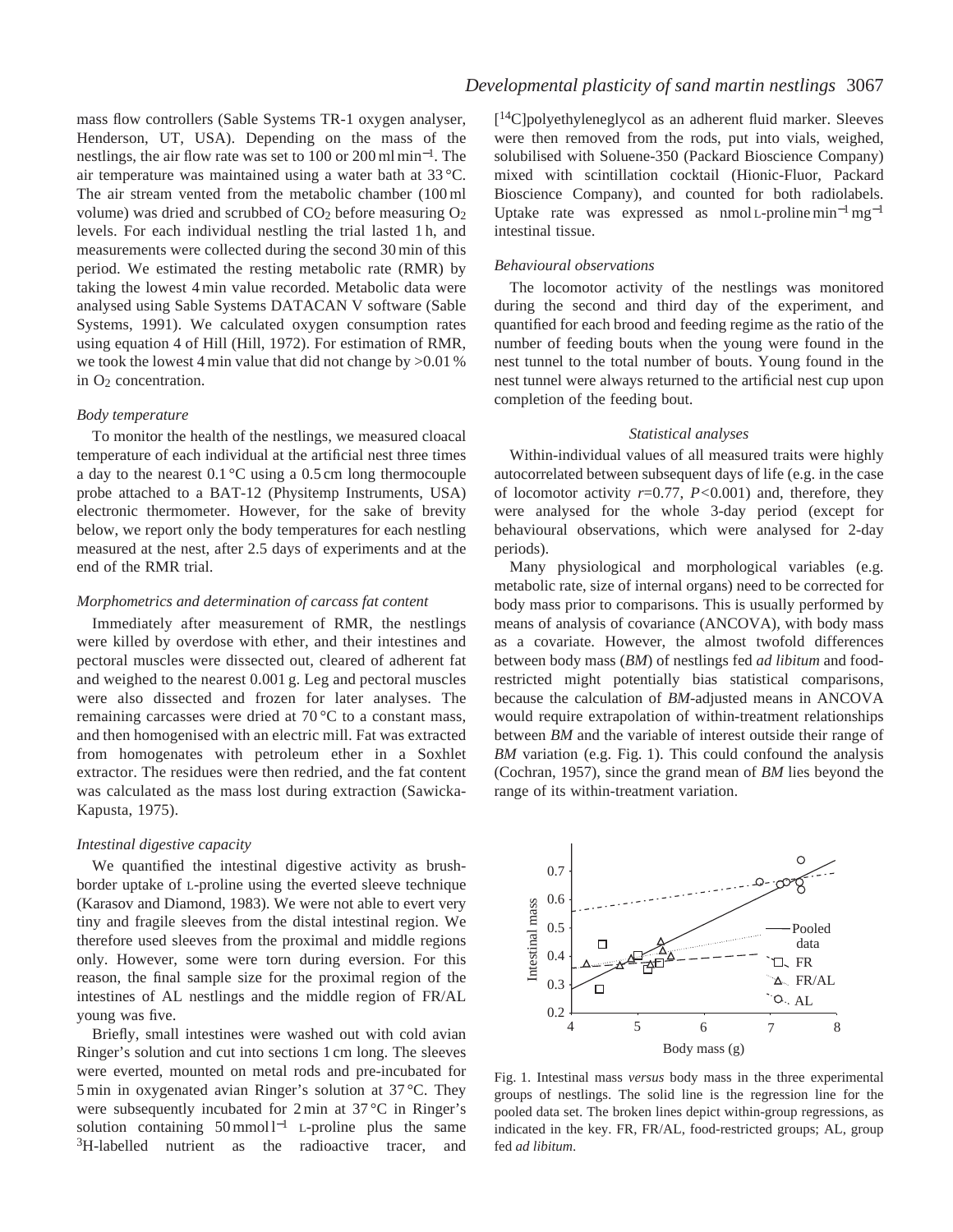Unfortunately, to our knowledge there is no commonly accepted remedy to this problem. Thus, we restricted the use of ANCOVA to statistical comparisons between the foodrestricted groups, which did not differ with respect to *BM* (Fig. 1). To analyse the differences between nestlings foodrestricted and fed *ad libitum*, we computed mass-specific values of observations for the traits potentially affected by *BM* and analysed them using a Mann–Whitney *U*-test. Although the use of ratios is rightly criticised (e.g. Packard and Boardman, 1987; Jasienski and Bazzaz, 1999), we think that in our case it allowed us to account satisfactorily for the effect of *BM* (Tracy and Sugar, 1989). In all statistical analyses, we subtracted the mass of the organ under consideration from *BM*, to avoid the possibility of autocorrelation.

For some variables (e.g. intestinal uptake rates of L-proline), we used either parametric analysis of variance (ANOVA) or, when a skewed distribution was detected, a non-parametric Kruskall–Wallis test (body temperature, locomotor activity). Accordingly, the significance of between-group differences was tested at *P*=0.05 by a least-significant difference test (LSD test) or pairwise Mann–Whitney *U*-test. In the case of multigroup comparisons using Mann–Whitney *U*-tests, the conventional *P* level of 0.05 was adjusted by applying a Bonferroni correction. To do this, we divided *P*=0.05 by the number of inter-group tests performed. All tests were carried out using the STATISTICA statistical package (StatSoft, Inc., 1997).

## **Results**

## *Energy intake and growth: validation of the experimental conditions*

As expected, the different feeding regimens resulted in significant between-treatment differences in energy intake (ANOVA, *F*2,32=41.8, *P<*0.001), which was significantly higher in AL nestlings than in the FR and FR/AL groups (LSD test, *P*<0.001 in both cases); the energy intake of the latter two treatment groups did not differ (LSD test, *P*=0.41; Table 1).

Although the initial *BM* of the nestlings did not differ between all three groups (ANOVA,  $F_{2,33}=0.12$ ,  $P=0.89$ ), the high energy intake of AL nestlings resulted in their *BM* increments being larger than those observed in the foodrestricted young (ANOVA, *F*2,33=86.06, *P*<0.001; initial *BM* was not a significant covariate; LSD test, *P<*0.001 for both cases) (Table 1; Fig. 2). However, the comparable energy intake of FR/AL and FR nestlings was reflected by a lack of any difference in *BM* increments between the two groups (LSD test,  $P=0.52$ ).

## *Resting metabolic rate*

Feeding regime and the energy intake level of the nestmates significantly affected RMR. FR nestlings had significantly lower RMR than the FR/AL group (ANCOVA,  $F_{1,16}=5.96$ , *P*=0.027; *BM* was a significant covariate; Table 1; Fig. 3A). However, both food-restricted groups had a lower massspecific RMR than AL young (Mann–Whitney test, for AL

Table 1. *Energy intake, body mass increment, resting metabolic rate (RMR), body temperature, fat content, pectoral muscle mass, mass of small intestines, intestinal uptake rate of L-proline and locomotor activity of nestlings from the three experimental groups* 

| Experimental measurement                                                                            | Group                         |                             |                               |
|-----------------------------------------------------------------------------------------------------|-------------------------------|-----------------------------|-------------------------------|
|                                                                                                     | <b>FR</b>                     | FR/AL                       | AL                            |
| Energy intake $(kJ 72 h^{-1})^*$                                                                    | $45.80 \pm 0.99$ <sup>a</sup> | $39.77 + 1.57^a$            | $100.87 \pm 9.23^b$           |
| Body mass increment $(g 72 h^{-1})^*$                                                               | $1.08 \pm 0.16^a$             | $0.93 \pm 0.13^a$           | $3.58 \pm 0.19^b$             |
| RMR (ml $O_2 h^{-1}$ ) $\ddagger$                                                                   | $11.95 \pm 1.14^a$            | $16.12 + 1.21^b$            |                               |
| RMR (ml O <sub>2</sub> (h <sup>-1</sup> g <sup>-1</sup> )§, <sup>1</sup>                            | $2.16 + 0.21$ <sup>a</sup>    | $3.03 \pm 0.22^a$           | $4.58 \pm 0.21^b$             |
| Body temperature after 2.5 days of rearing $(^{\circ}C)\$                                           | $35.27 \pm 0.25^{\text{a}}$   | $36.52 \pm 0.29^b$          | $37.92 \pm 0.38^{\rm b}$      |
| Body temperature after RMR measurement $(^{\circ}C)\$ §                                             | $35.90 \pm 0.56^{\text{a}}$   | $36.08 \pm 0.20^a$          | $39.07 \pm 0.29^b$            |
| Carcass fat content $(g)$ <sup><math>\dagger</math></sup>                                           | $0.04 \pm 0.003$ <sup>a</sup> | $0.06 \pm 0.003^b$          |                               |
| Carcass fat content $(gLDBM^{-1})\S^{1}$                                                            | $0.06 \pm 0.005^{\text{a}}$   | $0.09 + 0.004$ <sup>a</sup> | $0.16 \pm 0.02^b$             |
| Pectoral muscle mass $(g)$ <sup><math>\dagger</math></sup>                                          | $0.12 + 0.01a$                | $0.10+0.01a$                |                               |
| Pectoral muscle mass $(gBM^{-1})\S^{1}$                                                             | $0.02 + 0.002^a$              | $0.02 + 0.001a$             | $0.03 \pm 0.002^b$            |
| Small intestine mass $(g)$ <sup><math>\dagger</math></sup>                                          | $0.38 \pm 0.02^a$             | $0.40 \pm 0.02^a$           |                               |
| Small intestine mass $(gBM^{-1})\S^{1}$                                                             | $0.08 \pm 0.006^a$            | $0.08 \pm 0.002^b$          | $0.09 \pm 0.002$ <sup>a</sup> |
| Uptake rate of L-proline in a proximal part of small intestine<br>$(nmol \, mg^{-1} \, min^{-1})^*$ | $6.21 \pm 0.41$ <sup>a</sup>  | $4.19 + 0.21^b$             | $3.01 \pm 0.20$ <sup>c</sup>  |
| Uptake rate of L-proline in a middle part of small intestine<br>$(nmol \, mg^{-1} \, min^{-1})^*$   | $6.52 \pm 0.44$ <sup>a</sup>  | $3.61 \pm 0.21^b$           | $3.60 \pm 0.15^b$             |
| Locomotor activity $\S$ <sup>2</sup>                                                                | $0.32 \pm 0.03^a$             | $0.13 \pm 0.04^b$           | $0.02 \pm 0.009$ <sup>b</sup> |

All values are means ± S.E.M.

Different superscript letters (a,b,c) indicate values that differ significantly by \*ANOVA,  $\sharp$ ANCOVA (least significant difference test) or §Mann–Whitney tests.

1Comparison carried out for FR *versus* AL and FR/AL *versus* AL groups only.

<sup>2</sup>Values are the ratio of the number of feeding bouts when the young were found in the nest tunnel to the total number of bouts.

LDBM, lean dry body mass; *BM*, body mass; FR, FR/AL, food-restricted groups; AL, fed *ad libitum* group.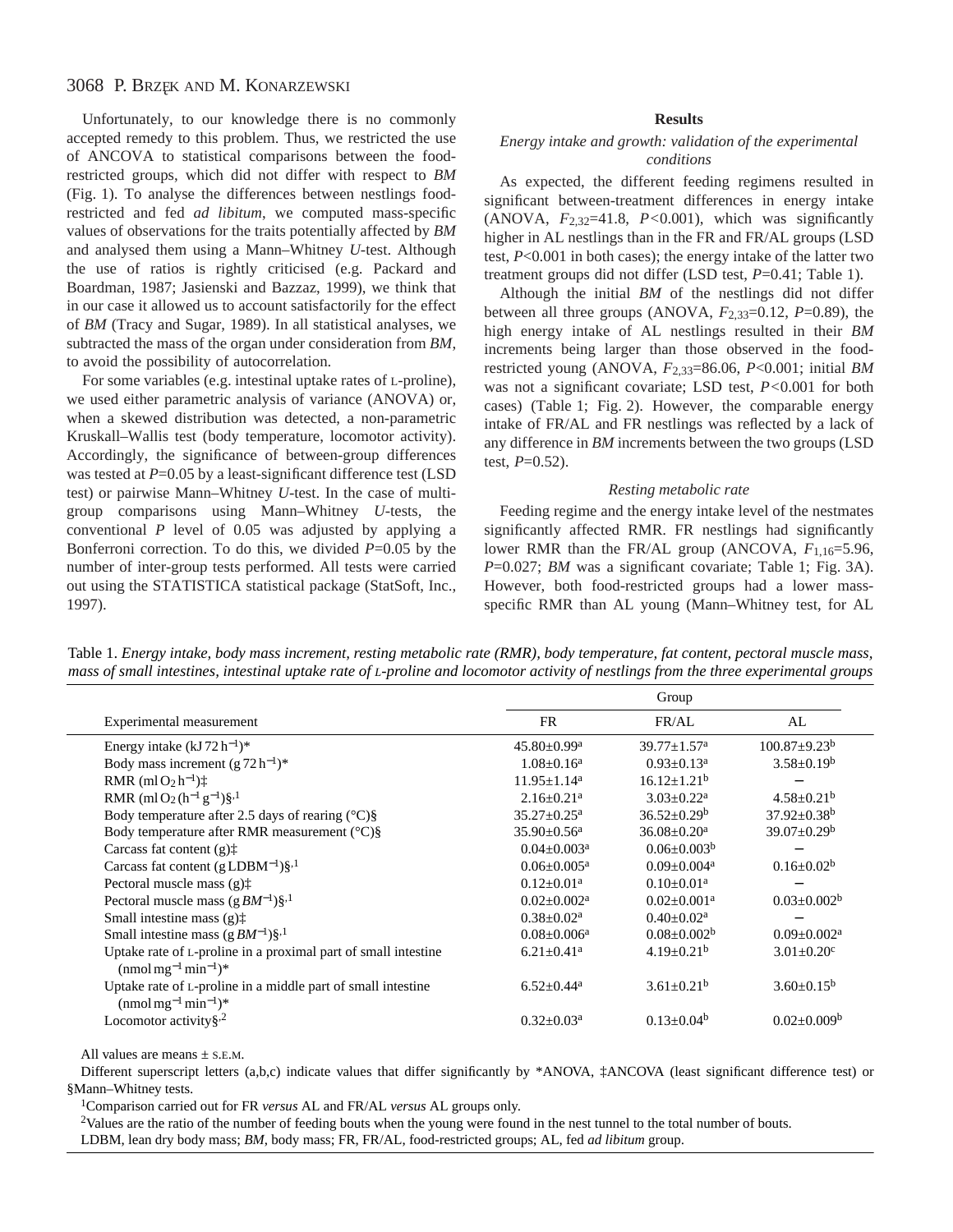

Fig. 2. Body mass increments in the three experimental groups of nestlings. Horizontal lines denote mean values, while boxes denote S.E.M. Different letters indicate a significant difference among all groups (ANOVA). FR, FR/AL, food-restricted groups; AL, group fed *ad libitum*.

*versus* FR comparison: *U*=0, *P*<0.005; for AL *versus* FR/AL comparison: *U*=4, *P*<0.005; Table 1; Fig. 4A).

#### *Body temperature*

Nestlings' body temperature measured at the artificial nest (after 2.5 days of experiment) differed significantly between treatment groups (Kruskal–Wallis test, *H*=18.07, *P*<0.001), (Table 1; Fig. 5). It was marginally higher in AL than in FR/AL nestlings (the difference did not reach statistical

## *Developmental plasticity of sand martin nestlings* 3069

significance using a Mann–Whitney test: *U*=31, *P*=0.018). The body temperature of FR nestlings was lower than that of the other two treatment groups (Mann–Whitney test, for FR *versus* FR/AL nestlings: *U*=25, *P*=0.0067; for FR *versus* AL nestlings: *U*=6.5, *P*=0.00016).

We also detected between-group differences in body temperature measured following completion of the metabolic trials (Kruskal–Wallis test, *H*=13.78, *P*=0.001) (Table 1). AL nestlings were characterised by a higher body temperature than both food-restricted groups (Mann–Whitney test, for AL *versus* FR group: *U*=0, *P*=0.0027; for AL *versus* FR/AL group: *U*=0, *P*=0.0012). There was no difference between FR and FR/AL nestlings (Mann–Whitney test, *U*=17, *P*=0.37).

### *Fat content and mass of internal organs*

Marked differences in energy intake and *BM* increments were also reflected in significant, relative differences in fat content normalised to lean dry body mass (LDBM). The AL group had significantly larger LDBM-specific fat stores than did both food-restricted groups (Mann–Whitney test, for AL *versus* FR group: *U*=0, *P*=0.006; for AL *versus* FR/AL group: *U*=0, *P*=0.0027; Table 1; Fig. 4B). Despite the similar energy intake of the FR and FR/AL nestlings, FR young had significantly smaller fat stores than the FR/AL group (ANCOVA, *F*1,9=20.12, *P<*0.005; LDBM was a significant covariate; Table 1; Fig. 3B).

The food-restricted groups did not differ in pectoral muscle



Fig. 3. (A) Resting metabolic rate *versus* body mass, (B) fat mass *versus* dry lean body mass, (C) pectoral muscle mass *versus* body mass and (D) mass of intestines *versus* body mass in the two food-restricted groups (FR and FR/AL nestlings). Dashed lines and squares denote FR nestlings, while dotted lines and triangles denote FR/AL young. The filled square in D denotes the outlying data point from the FR group (see Results).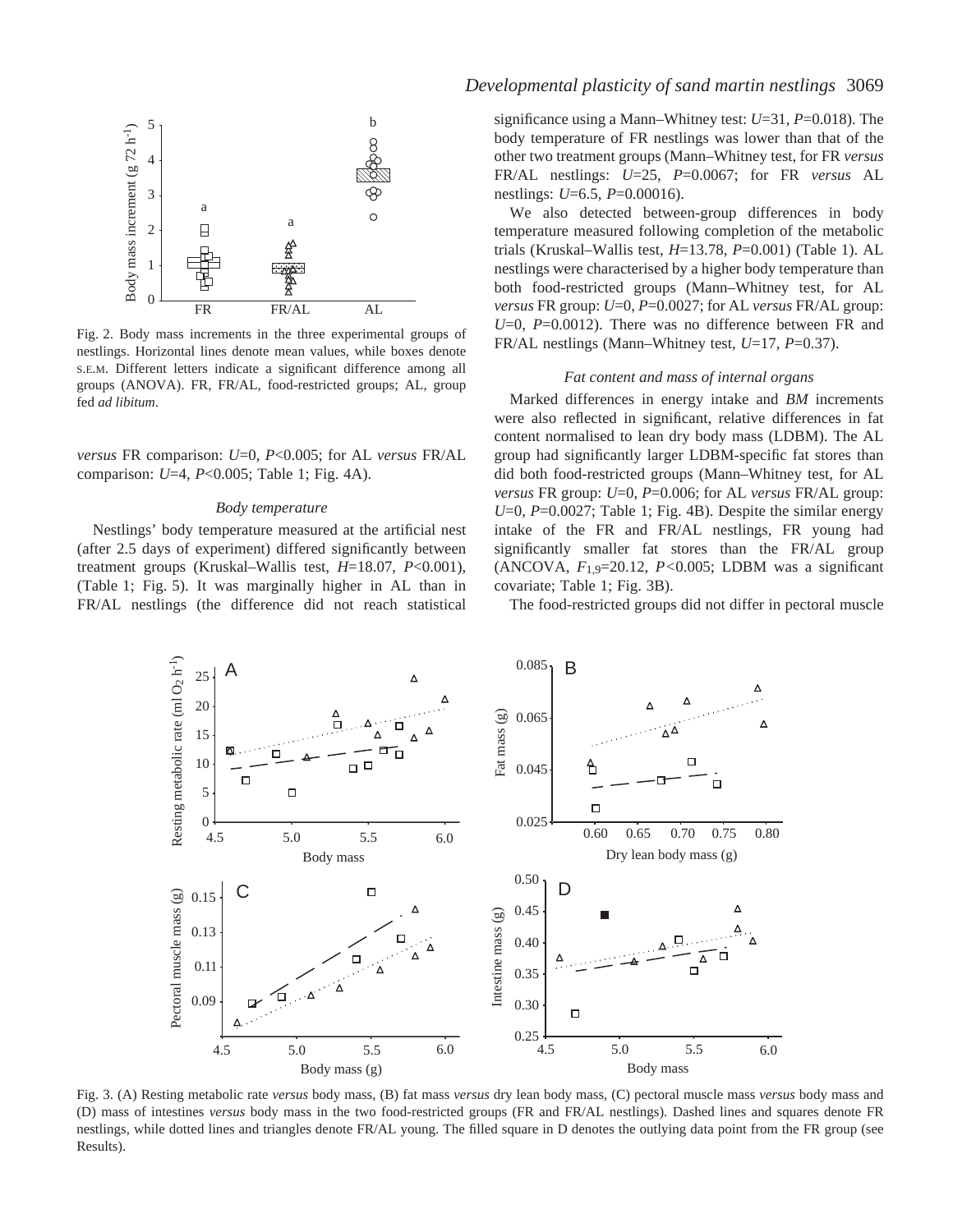

Fig. 4. (A) Mass-specific resting metabolic rate (RMR), (B) lean-dry-mass-specific fat mass, (C) body-mass-specific pectoral muscle mass and (D) body-mass-specific intestinal mass in the three treatment groups. Different letters indicate significant differences between FR v*ersus* AL, and FR/AL *versus* AL groups only (Mann–Whitney *U*-tests). Horizontal lines denote median values, while boxes denote 25th and 75th centiles. The filled square denotes the outlying data point from the FR group (see Results). FR, FR/AL, food-restricted groups; AL, group fed *ad libitum*.

mass (ANCOVA, *F*1,9=4.04, *P*=0.075; *BM* was a significant covariate; Table 1; Fig. 3C). However, AL nestlings had significantly higher *BM*-specific pectoral muscle mass than the other groups (Mann–Whitney test, for AL *versus* FR group: *U*=2, *P*=0.018; for AL *versus* FR/AL group: *U*=1, *P*<0.005; Fig. 4C).

Mass-specific intestinal mass of the FR/AL group was significantly lower than that of AL nestlings (Mann–Whitney



Fig. 5. Body temperature after 2.5 days of rearing in the three experimental groups of nestlings. Horizontal lines denote median values, while boxes denote 25th and 75th centiles. Different letters indicate a significant difference among all groups (Mann–Whitney *U*-test). FR, FR/AL, food-restricted groups; AL, group fed *ad libitum*.

test, *U*=1, *P*=0.0043), whereas no difference was found between the FR and AL group (Mann–Whitney test, *U*=6, *P*=0.1; Table 1; Fig. 4D). However, when one outlying data point from the FR group (see Fig. 4D) was omitted in the analysis, the latter difference became significant (Mann–Whitney test,  $U=0$ ,  $P=0.01$ ). By contrast, there was no difference in intestinal mass between FR and FR/AL nestlings (ANCOVA,  $F_{1,9}=0.52$ ,  $P=0.49$ ; *BM* was not a significant covariate; Table 1; Fig. 3D). This difference was still not significant when the outlying data point from the FR group was omitted from the computation.

#### *Intestinal brush-border uptake of L-proline*

Two-way ANOVA revealed that treatment group significantly affected intestinal uptake rate of proline (*F*1,27=63.87, *P<*0.001), whereas the position along the intestinal length had no effect on uptake rates  $(F_{1,27}= 0.22,$ *P*=0.65). One-way ANOVA with treatment group as the main factor performed for the proximal intestine revealed that the proline uptake rate of the FR group was significantly higher than that of both the FR/AL and AL groups (LSD test, *P<*0.005 in both comparisons). The uptake rate of the FR/AL group was also significantly higher than that of AL nestlings (LSD test, *P*=0.008; Table 1; Fig. 6A). A similar analysis performed for the middle part of the intestines indicated that the uptake rates in FR nestlings were again significantly higher than in the FR/AL and AL groups (LSD test, *P<*0.001 in both cases),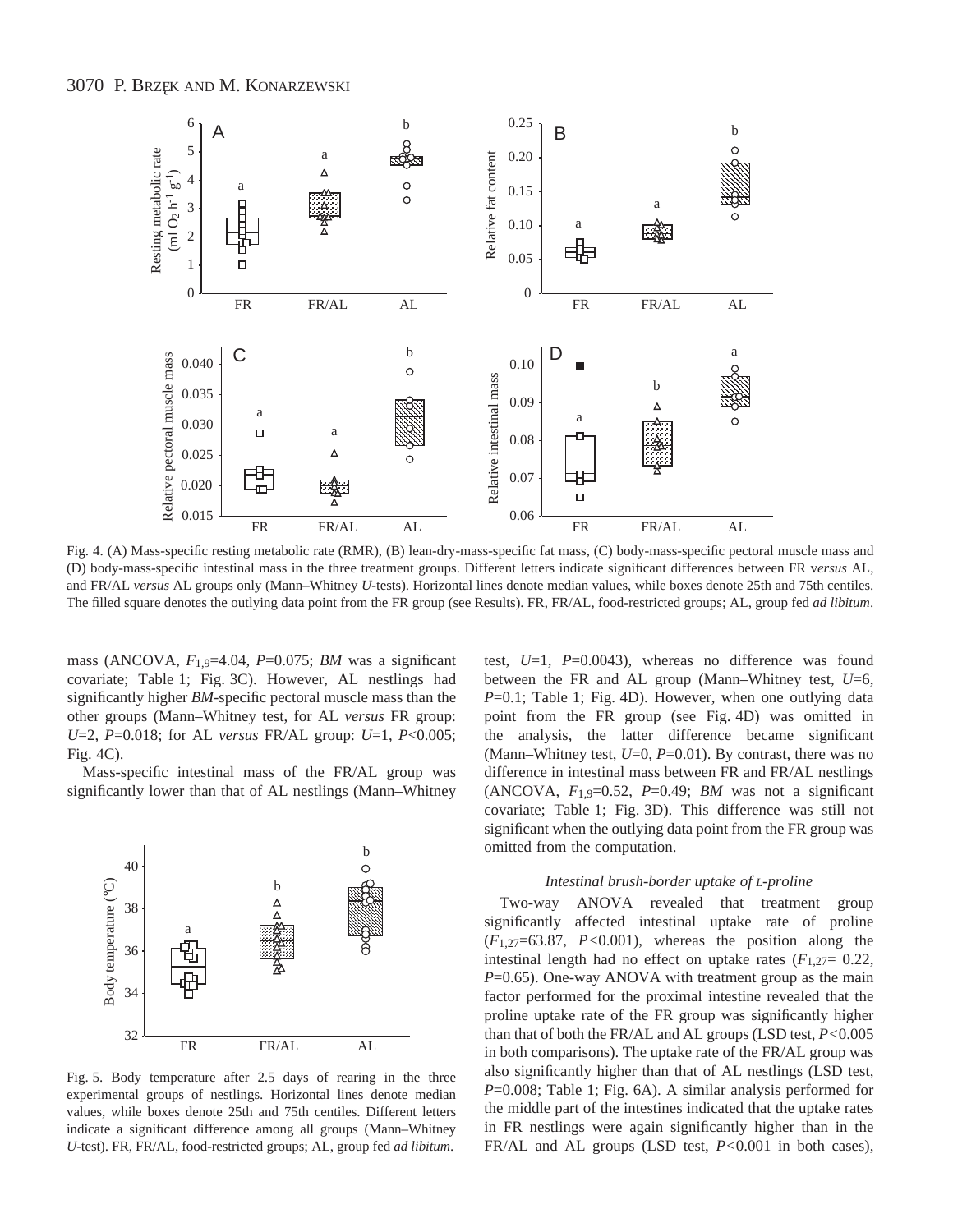

Fig. 6. Intestinal L-proline uptake rate in the proximal (A) and middle (B) part of the gut. Horizontal lines denote mean values, while boxes denote S.E.M. Different letters indicate a significant difference among all groups (ANOVA). FR, FR/AL, food-restricted groups; AL, group fed *ad libitum*.

whereas the FR/AL and AL groups did not differ (LSD test, *P*=0.99; Table 1; Fig. 6B).

### *Locomotor activity*

Locomotor activity differed significantly between treatment groups (Kruskal–Wallis test, *H*=20.03, *P<*0.001), (Table 1; Fig. 7). FR-nestlings were more active than both FR/AL (Mann–Whitney test, *U*=22, *P*=0.0039) and AL nestlings (Mann–Whitney test, *U*=0, *P*=0.00003). Locomotor activities of FR/AL and AL nestlings were not significantly different (Mann–Whitney test, *U*=38, *P*=0.05).

## **Discussion**

#### *Locomotor activity and sibling competition*

An association between begging, locomotor activity and within-brood competition for food has been found in the nestlings of many altricial species (Ryden and Bengtsson, 1980; Bengtsson and Ryden, 1981; Reed, 1981; Greig-Smith, 1985; McRae et al., 1993; Malacarne et al., 1994; Mock and Parker, 1997; Koelliker et al., 1998). However, their locomotor activity usually is limited to a few begging movements (such as gaping, stretching the neck or jostling for a particular position inside the nest cup), which are unlikely to incur high energy costs (McCarty, 1996; Bachman and Chappell, 1998). This limited activity is no match to the striking locomotor



Fig. 7. Locomotor activity, quantified as the ratio of the number of feeding bouts when the young were found in the nest tunnel to the total number of bouts. Horizontal lines denote median values, while boxes denote 25th and 75th centiles. Different letters indicate a significant difference among all groups (Mann–Whitney *U*-test). FR, FR/AL, food-restricted groups; AL, group fed *ad libitum*.

abilities of 5- to 6-day-old, still ectothermic sand martin nestlings observed in our study, which repeatedly crawled the 30 cm distance within the tunnels of artificial nest burrows. Note that this distance travelled by the nestlings was limited by the length of the tunnel and, therefore, potentially did not reflect their full locomotory ability. Although we were not able to measure the energy expenditure of nestlings crawling towards the tunnel entrance, it seems safe to assume that they are substantial. Furthermore, it is clear that under natural conditions a nestling leaving the nest cup is exposed to increased heat loss, further increasing the possible costs of such behaviour.

Signalling models of parent-offspring conflict suggest that food-restricted nestlings should be more active than their satiated nestmates (Godfray, 1995). Indeed, locomotor activity of food-restricted nestlings was much higher than that of young fed *ad libitum* (Fig. 7; Table 1). This result strongly, although indirectly, suggests that the striking locomotor activity of sand martin nestlings is a means of monopolising feeding bouts by underfed young. However, by creating broods of FR nestlings and mixed broods of FR/AL and AL young, we also attempted to simulate the effect of within-brood competition resulting from different levels of hatching asynchrony. Despite similar food intakes and body mass increments, the locomotor activity of FR nestlings was significantly higher than in the FR/AL group (Fig. 7; Table 1). Thus, the presence of hungry, similarsized siblings, rather than fully fed, bigger nestmates presumably created a competitive environment that stimulated the nestlings to show particularly high locomotor activity.

A possible explanation for this is that sibling competition would increase the survival prospects of the most mobile FR nestlings, competing against their nestmates of similar size. Increased locomotor activity, however, would be less beneficial for FR/AL young, since they have little chance of outcompeting larger/older siblings. FR/AL nestlings would benefit more from their reducing energy expenditure and thus maximising their survival prospects in the hope of an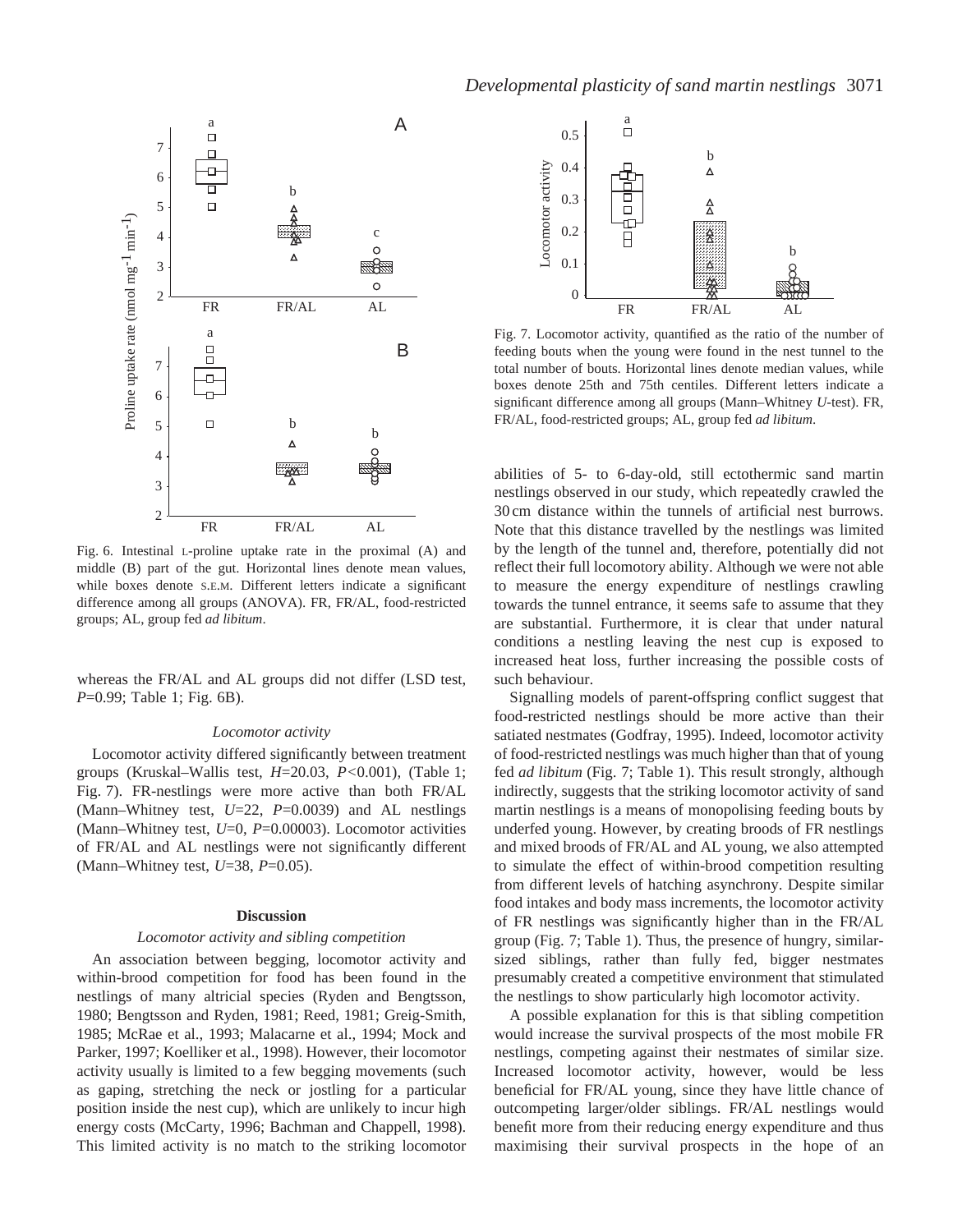improvement in feeding conditions. This interpretation of our results supports Ricklefs' suggestion that hatching asynchrony is an effective parental strategy to eliminate benefits to offspring from sibling competition (Ricklefs, 1993).

How can an individual nestling evaluate the level of nourishment of its nestmates? We cannot offer an unequivocal answer to this question, but we suggest that the high locomotor activity of FR broods was stimulated by the vigorous vocalisation of each individual in those broods. Although we did not quantify the level of vocalisation, it was noticeably less intense in FR/AL nestlings, presumably because of the lack of stimulation from their AL nestmates, which did not vocalise at all. Indeed, in some bird species, begging intensity appears to be stimulated by the begging of hungrier nestmates (Smith and Montgomerie, 1991; Price and Ydenberg, 1995). Particularly relevant is the behaviour of food-restricted tree swallow *Tachycineta bicolor* nestlings, whose begging intensity increases with the number of hungry competitors (Leonard et al., 2000). Furthermore, begging intensity increased in fooddeprived broods but did not change in broods that contained some full-fed siblings (Leonard and Horn, 1998).

## *Intestinal mass and function*

If high locomotor activity serves as a means for monopolising limited food resources, one would expect that it should be associated with digestive adaptations that enable the efficient utilisation of scarce food supplies. In principle, this can be achieved either by enlargement of the surface of the intestinal epithelium or by increasing the density of epithelial transporters, or both (Karasov, 1990; Karasov, 1996). In either case, enlargement of the intestinal epithelium should lead to increased intestinal mass. This was not found in our study; food-restricted nestlings had relatively lighter intestines than young fed *ad libitum*. Such a reduction, however, cannot be interpreted as downregulation of intestinal function, because the mass-specific intestinal uptake of L-proline was much higher in food-restricted nestlings than in nestlings fed *ad libitum*. This finding corroborates the results on song thrush (*Turdus philomelos*) nestlings (Konarzewski and Starck, 2000), who also reported higher intestinal uptake rates of Lproline in food-restricted, rather than in overfed, young. Furthermore, although the intestinal mass of FR/AL and FR young did not differ, the latter group was characterised by significantly higher uptake rates of L-proline. Interestingly, this difference was in the same direction as the difference in locomotor activity, possibly suggesting a functional link between the intensity of sibling competition and the digestive physiology of the nestlings.

The validity of our conclusions related to intestinal function clearly relies on the integrity of the tissue samples subject to the everted sleeve technique used to estimate uptake rates of L-proline. Starck et al. (Starck et al., 2000) have recently reported intestinal tissue damage resulting from handling of the samples during the everted sleeves method. In the present study, we were not able to evaluate histologically the effect of tissue damage on intestinal uptake rates, as suggested by Starck

et al. (Starck et al., 2000). However, for the following reasons, we believe that our estimates of uptake rates are reliable. First, our most critical comparisons involved two groups of foodrestricted nestlings subject to identical feeding regimes. Any bias due to tissue damage would therefore equally affect both groups. Second, the intestines of sand martin nestlings are of comparable size to the intestines of the smallest song thrush (*Turdus philomelos*) nestlings, in which the tissue damage was shown to have only second-order effects on intestinal histology compared with feeding regime (Konarzewski and Starck, 2000). Moreover, the intestinal proline uptake rates of young sand martins were very similar to those of the song thrushes, which would be unlikely to occur if the damage was extensive (Starck et al., 2000). Although we are confident that our findings represent reliable estimates of uptake rates of Lproline within our experimental design, caution must, however, be exercised if one wishes to use absolute values for betweenspecies comparisons.

## *Fat mass and pectoral mass*

The high locomotor activity of FR nestlings was associated with their fat reserves being lower not only than those of AL young, but also of the FR/AL group. It is therefore likely that their low fat stores were due to the energetic expenditure incurred by crawling into the artificial nest tunnel, since energy intake did not differ between the two food-restricted groups.

Food restriction also appeared to be associated with reduced growth of the pectoral muscles. This is in contrast to other studies demonstrating that underfed altricial nestlings preferentially invest in pectoral muscles and other body parts that enhance the chances of successful fledgling (Donazar and Ceballos, 1989; Nilsson and Svensson, 1996; Konarzewski et al., 1996). However, young sand martin are characterised by a relatively long nestling period of approximately 22 days (Turner and Bryant, 1979). This long duration may mean that a delay in the growth of the pectoral muscles during the first week of life can be compensated for later, prior to fledgling. This, therefore, allows a reduction of energy expenditures in the early stages of post-hatching growth.

## *Body temperature and resting metabolic rate*

The nestlings subject to food restriction responded with a reduction in body temperature and RMR. A decrease in metabolic rate in response to food shortage has also been reported for the nestlings of another hirundinid aerial insectivore, the house martin (*Delichon urbica*; Prinzinger and Siedle, 1988). Young house martins are also capable of entering torpor when undernourished (Prinzinger and Siedle, 1988). The sand martin nestlings used in our experiment were partly poikilothermic (Marsh, 1979), whereas the ability to enter torpor requires strict control of body temperature. Furthermore, in our experiment they were reared at an ambient temperature of 33 °C, which did not allow for conspicuous reduction of body temperature and metabolic rate. However, food-deprived song thrush *Turdus philomelos* and starling *Sturnus vulgaris* nestlings, reared under similar conditions to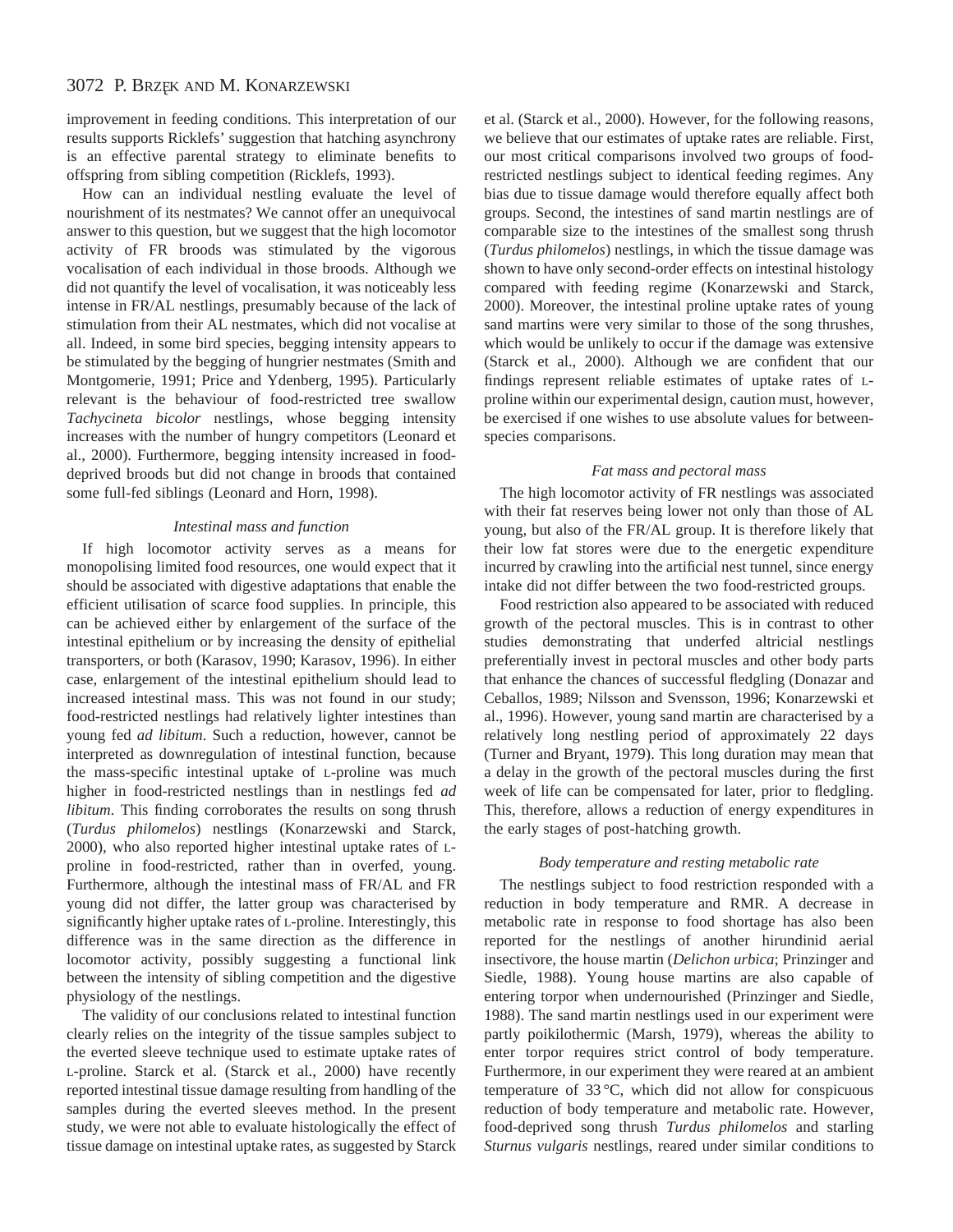the present study, maintained body temperature and RMR at the same level as overfed young (Schew and Ricklefs, 1998; Konarzewski and Starck, 2000). Thus, unlike song thrush and starling nestlings, young sand martins responded to food shortage by reducing their body temperature and energy expenditure. Such an important difference suggests that under natural conditions, aerial insectivores face frequent, unpredictable fluctuations in food abundance that could select for mechanisms enhancing energy savings.

The high locomotor activity of FR nestlings is especially puzzling because of their reduced RMR and body temperature (Table 1; Fig. 3A, Fig. 5). Strikingly, both RMR and body temperature (measured at the nest) were lower than those of the FR/AL group. The higher body temperature of FR/AL nestlings at the nest can possibly be attributed to the effect of huddling with warmer nestmates fed *ad libitum*. This is presumably why the difference in body temperature between FR and FR/AL young disappeared when measured immediately after 1 h long metabolic trials. However, RMR was measured individually for each nestling, during exposure to the same temperature, and therefore the lower value in FR nestlings cannot be attributed to their lower temperature at the nest. Thus, the low body temperatures of FR nestlings measured at the nest were likely to be due to the reduced RMR, not *vice versa*. However, the magnitude of the reduction of RMR and body temperature in FR/AL and FR nestlings was inversely related to the satiation level of the nestmates and therefore, the level of their locomotor activity. Thus, at least under the present experimental conditions, a lowered metabolic rate did not impair the nestlings' locomotor activity.

Energy costs of maintenance of the gut are an important component of RMR (Kersten and Piersma, 1987; Konarzewski et al., 2000). Food-restricted song thrush nestlings, whose growth was reduced to a similar extent as in the FR young of the present study, maintained both high intestinal uptake rates of L-proline and high RMR (Konarzewski and Starck, 2000). It is therefore surprising that food-restricted sand martins were able to downregulate RMR, and upregulate energy-dependent, intestinal uptake rates of L-proline. This suggests that the energy costs of such upregulation are relatively low.

In conclusion, our experiment demonstrated that undernourished nestlings reduced energy expenditure, upregulated digestive capacity and increased locomotor activity. These behavioural and physiological responses were clearly amplified by the presence of hungry siblings. We interpret such an amplification as an attempt to increase competitive abilities. This may lead to an escalation of indirect sibling competition among undernourished nestmates of similar size. It is therefore likely that developmental and behavioural plasticity played an important role in the evolution of sibling rivalry.

Our study would not have been finished without the help of Emilia Burak, Malgorzata Lewoc, Anna Roszkowska and Urszula Szymska. Andrzej Gebczyński and Jan Taylor helped us skilfully in laboratory trials. Mariusz Cichoń, Kimberly A. Hammond, Wiliam H. Karasov, Regina McDevitt, Thenius Piersma, Robert Ricklefs, Jan Taylor, J. Matthias Starck and an anonymous reviewer made many helpful comments on the manuscript. The study was supported by Polish KBN grant 6 PO4F 054 14 to P.B. and KBN grant 6 P204 072 to M.K.

#### **References**

- **Bachman, G. C. and Chappell, M. A.** (1998). The energetic cost of begging behaviour in nestling house wrens. *Anim. Behav.* **55**, 1607–1618.
- **Bengtsson, H. and Ryden, O.** (1981). Development of parent-young interactions in asynchronously hatched broods of altricial birds. *Z. Tierpsychol.* **56**, 255–272.
- **Bryant, D. M.** (1975). Breeding biology of house martins *Delichon urbica* in relation to aerial insect abundance. *Ibis* **117**, 180–216
- **Cochran, W. G.** (1957). Analysis of covariance: its nature and uses. *Biometrics* **13**, 261–281.
- **Donazar, J. A. and Ceballos, O.** (1989). Growth rates of nestling Egyptian Vultures *Neophron percnopterus* in relation to brood size, hatching order and environmental factors. *Ardea* **77**, 217–226.
- **Emlen, S. E., Wrege, P. H., Demong, N. J. and Hegner, R. E.** (1991). Flexible growth rates in nestling white-fronted bee-eaters: a possible adaptation to short-term food shortage. *Condor* **93**, 591–597.
- **Gebhardt-Henrich, S. and Richner, H.** (1998). Causes of growth variation and its consequences for fitness. In *Avian Growth and Development* (ed. J. M. Starck and R. E. Ricklefs), pp. 324–339. New York: Oxford University Press.
- **Godfray, H. J. C.** (1995). Signaling of need between parents and young: parent-offspring conflict and sibling rivalry. *Am. Nat*. **146**, 1–24.
- **Greig-Smith, P.** (1985). Weight differences, brood reduction, and sibling competition among nestling Stonechats *Saxicola torquata* (*Aves*: *Turdidae*). *J. Zool., Lond.* **205**, 453–465.
- **Hill, R. W.** (1972). Determination of oxygen consumption by use of the paramagnetic oxygen analyzer. *J. Appl. Physiol.* **33**, 261–263.
- **Jasienski, M. and Bazzaz, F. A.** (1999). The fallacy of ratios and the testability of models in biology. *Oikos* **84**, 321–326.
- **Kacelnik, A., Cotton, P. A., Stirling, L. and Wright, J.** (1995). Food allocation among nestling starlings: sibling competition and the scope of parental choice. *Proc. R. Soc. Lond.* **259**, 259–263.
- **Karasov, W. H.** (1990). Digestion in birds: chemical and physiological determinants and ecological implications. *Stud. Avian Biol.* **13**, 391–415.
- **Karasov, W. H.** (1996). Digestive plasticity in avian energetics and feeding ecology. In *Avian Energetics and Nutritional Ecology* (ed. C. Carey), pp. 61–84. New York: Chapman & Hall.
- **Karasov, W. H. and Diamond, J. M.** (1983). A simple method for measuring intestinal solute uptake in vitro. *J. Comp. Physiol.* **152**, 105–116.
- **Kersten, M. and Piersma, T.** (1987). High levels of energy expenditure in shorebirds: Metabolic adaptations to an energetically expensive way of life. *Ardea* **75**, 175–188.
- **Koelliker, M., Richner, H., Werner, I. and Heeb, P.** (1998). Begging signals and biparental care: nestling choice between parental feeding locations. *Anim. Behav.* **55**, 215–222.
- **Konarzewski, M., Kowalczyk, J., Swierubska, T. and Lewonczuk, B.** (1996). Effect of short-term feed restriction, realimentation and overfeeding on growth of Song Thrush (*Turdus philomelos*) nestlings. *Funct. Ecol.* **10**, 97–105.
- **Konarzewski, M. and Starck, J. M.** (2000). Effects of food shortage and overabundance on energy utilization, histology, and function of the gut in nestling song thrushes (*Turdus philomelos*). *Physiol. Biochem. Zool.* **73**, 416–427.
- **Konarzewski, M., Gavin, A., McDevitt, R. and Wallis, I. R.** (2000). Metabolic and organ mass responses to selection for high growth rates in the domestic chicken (*Gallus domesticus*). *Physiol. Biochem. Zool.*, **73**, 237–249.
- **Lack, D. and Lack, E.** (1951). The breeding biology of the swift *Apus apus*. *Ibis* **93**, 501–546.
- **Leonard, M. L. and Horn, A. G.** (1998). Need and nestmates affect begging in Tree Swallows. *Behav. Ecol. Sociobiol.* **42**, 431–436.
- Leonard, M. L., Horn, A. G, Gonza, A. and Ramen, S. (2000). Brood size and begging intensity in nestling birds. *Behav. Ecol*. **11**, 196–201.
- Lepczyk, C. A., Vidal, E. and Karasov, W. H. (1998). Digestive responses during food restriction and realimentation in nestling house sparrows *(Passer domesticus*). *Physiol. Zool*. **71**, 561–573.